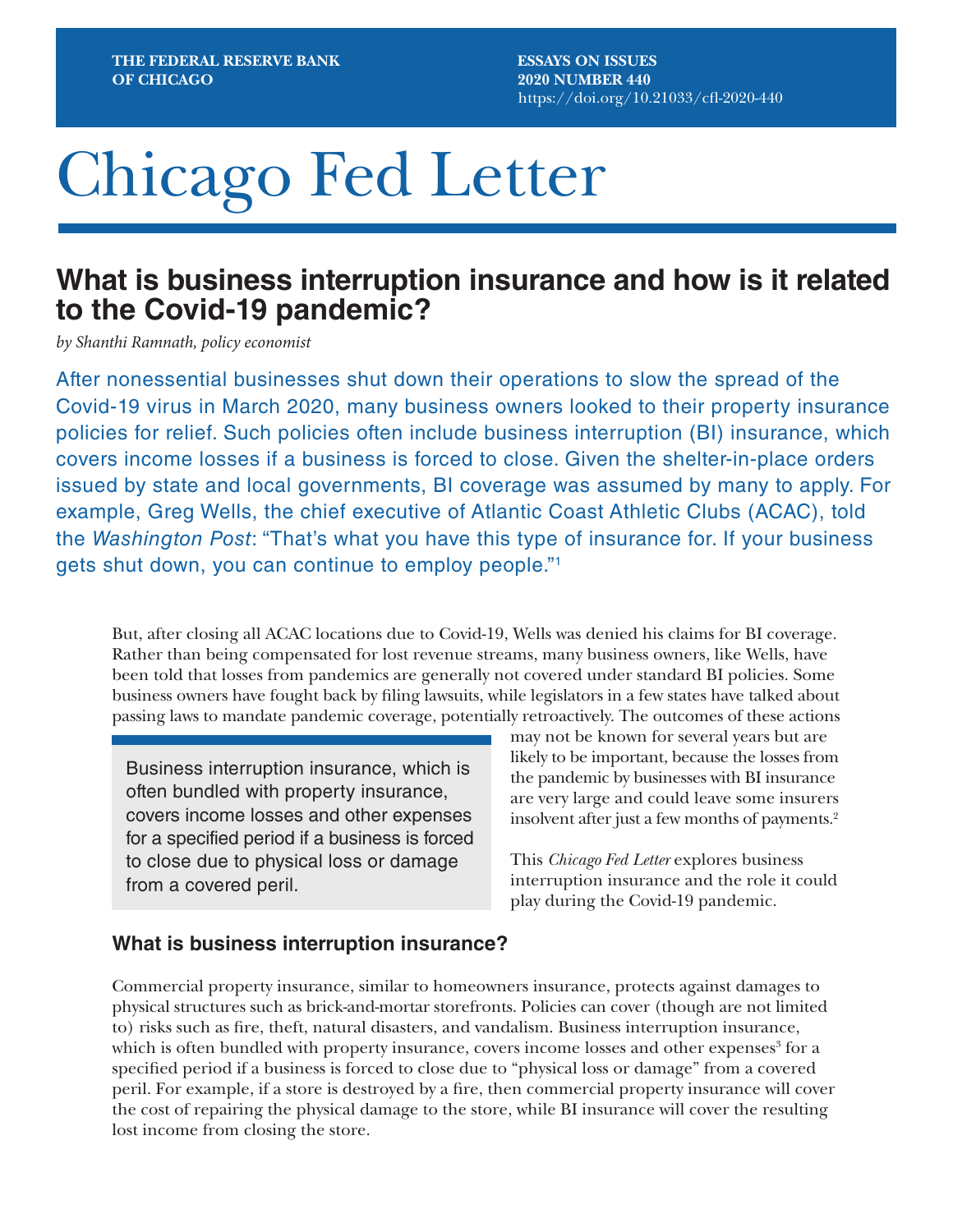There are exceptions that state how BI insurance can be triggered without direct physical damage. In particular, most BI polices contain a "civil authority clause," which covers income losses due to government closures. In this case the physical damage need not be to the policyholder's structure, but policies state that the government closure must be due to physical damage of a nearby structure that is caused by a covered risk. This type of situation took place in Baltimore because of events following the death of Freddie Gray in April 2015. The city of Baltimore imposed a mandatory curfew to curtail rioting following Gray's funeral that forced many restaurants and bars to close during their peak business hours. Businesses with BI insurance were eligible to recover some of the resulting income losses even if their storefront was not damaged because the closure was due to rioting, which is a covered peril.<sup>4</sup>

Throughout the Covid-19 crisis, insurers have maintained that unlike riots, pandemics are not covered under most BI policies.

Similar to the temporary curfew imposed in Baltimore, the current Covid-19 pandemic and resulting shelter-in-place orders have brought significant attention to BI insurance as a possible buffer for the substantial losses business owners are sustaining while their

premises remain closed. However, throughout the crisis, insurers have maintained that unlike riots, pandemics are not covered under most BI policies.

## **Are pandemics covered in a typical business interruption insurance policy?**

As much of the U.S. economy remains shut down long after shelter-in-place orders were first issued, business owners are likely poring over their respective policy's language to determine their BI coverage. Insurers, on the other hand, are confident that pandemics are not covered mainly because losses from viruses—presumably including Covid-19—are explicitly excluded from most policies. This exclusion can be traced back to the 2002–03 severe acute respiratory syndrome (SARS) outbreak.

The first recorded case of SARS occurred in southern China in November 2002 and by December 2003 the disease had spread to 29 countries, with roughly 8,000 cases and 770 deaths.<sup>5</sup> At that time, the tourism industry in Hong Kong took a large hit. The Mandarin Oriental Hotel, whose business interruption policy included pandemic coverage, successfully sued their insurer for pandemic-related losses and received a payout of \$16 million.<sup>6</sup> This single loss served as a wake-up call for insurance companies that realized the extraordinary scope for damages should a pandemic occur. As a result, in 2006 the Insurance Services Office (ISO), a third-party organization that provides various services to insurers, created a business interruption policy template that included "an exception of loss due to virus or bacteria." The ISO's circular describing the change argued that pandemic coverage is not the intent of property insurance and as such, the new policy language would address any uncertainty. However, even for policies with no explicit virus exclusion, insurers argue that damage caused by a virus fails to meet any specified policy trigger (i.e., physical damage) for BI coverage.

Notwithstanding the industry's stance that pandemics are not covered, many business owners still believe Covid-19 is a covered risk. In a recent opinion article, Thomas Keller, a prominent chef and restaurateur, wrote:

But now, when restaurateurs are contacting our insurers[, we're being told that the civil authority](https://edition.cnn.com/2020/03/27/business/thomas-keller-lawsuit-coronavirus-losses/index.html)  [shutdown orders are not covered.](https://edition.cnn.com/2020/03/27/business/thomas-keller-lawsuit-coronavirus-losses/index.html) Why? They tell us that all policies exclude pandemics. We've read our policies; that is simply not true. At no time were we ever told that civil authority shutdowns from a global pandemic were excluded. The word pandemic does not appear in any of our policies.7

Keller and several other well-known chefs started the Business Interruption Group (BIG) in April 2020 to demand that insurers pay Covid-19 claims. Keller has also filed suit against his own insurer,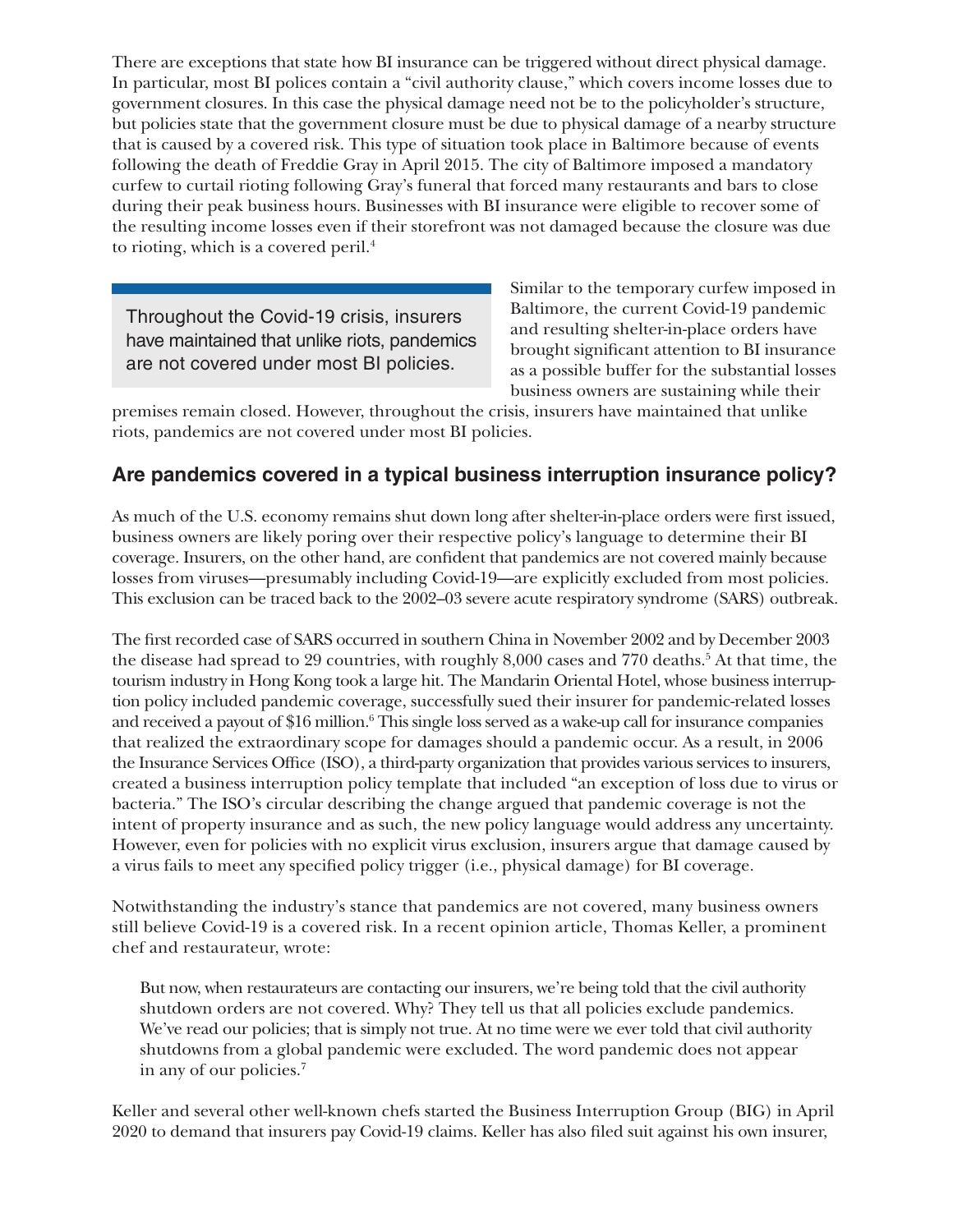the Hartford Fire Insurance Company.8 If Keller's policy indeed omits the pandemic exclusion, then the question of whether a virus can cause physical damage and trigger coverage will likely be settled by courts where past precedent could lead to different outcomes depending on jurisdiction.<sup>9</sup> For example, business owners in states in which courts have previously ruled that toxic gases do not constitute physical damage may have a harder time arguing that the pandemic caused physical damage. On the other hand, in *Gregory Packing, Inc. v. Travelers Property Cas. Co. of America*, a New Jersey court found physical property damage was caused by ammonia gas, $^{10}$  suggesting possible latitude for Covid-19 to be considered a covered risk.

### **Potential costs of business interruption coverage**

Insurers have argued that pandemics are generally not covered by business interruption insurance, but various state legislatures have stepped in and proposed laws that would retroactively force pandemic coverage under BI insurance.<sup>11</sup> These bills are generally geared toward small businesses with fewer than 150 employees and offer insurers the option to seek reimbursement from special state funds to be set up for this purpose. The propensity to have BI coverage tends to increase by business size, and approximately one-third of small businesses have BI coverage.12 Although the proposed legislation does not apply to all businesses, if insurers have been operating under the assumption that pandemics are not covered, then they will likely not have adequate liquid assets to pay BI claims, which could lead to a selloff of less liquid assets and asset sales at potentially heavily discounted prices. In effect, the economic burden of the pandemic would simply shift from affected business owners to insurers that likely had not intended to provide such coverage.

One thing to note is that the proposed legislation could pose a contract clause issue and ultimately be deemed unconstitutional. A contract clause issue can occur under certain circumstances when a government entity passes legislation that invalidates or otherwise interferes with an existing private contract.13 This suggests that if insurers were to challenge the state bills, it is unclear whether they would be upheld by a court. But, if such measures are enacted—or if courts rule that BI policies must cover pandemic-related losses—the consequences for insurers would be substantial. The American Property Casualty Insurance Association (APCIA) estimates income losses for all firms with 100 or fewer employees to be on the order of \$255–\$431 billion per month.14 Given that the total losses in a typical year on all commercial property lines (including business interruption insurance) are about \$20 billion and the total *annual* losses *on all policies* for property and casualty insurers are about \$350 billion, being forced to pay for pandemic-related losses could dramatically increase losses for P&C insurers. The property and casualty insurance industry currently has about \$800 billion in equity; thus, even a few months of payments could leave some insurers insolvent. Indeed, these payments could rival the size of programs such as the federal Paycheck Protection Program within months.15

## **The future of business interruption insurance**

The Covid-19 crisis has highlighted some shortcomings in the private insurance market for pandemic coverage, and this raises the broader question of whether pandemics should be covered by business interruption insurance. According to David A. Sampson, president and CEO of the American Property Casualty Insurance Association, "pandemic outbreaks are uninsured because they are uninsurable."16 Insurers benefit from diversifying risk, but diversifying pandemic risk is particularly difficult as a large number of businesses and households are often affected at once, which in turn can create substantial losses. As such, products aimed specifically at providing pandemic coverage are often expensive and typically have low demand.<sup>17</sup> It is also unclear to what extent that low demand in the past was driven by misperceptions among business owners that pandemic losses would be covered by their standard BI policies.

Many business owners clearly believed their BI insurance would cover losses due to Covid-19. Widespread dissatisfaction with how insurers have been handling the crisis may ultimately hurt the industry's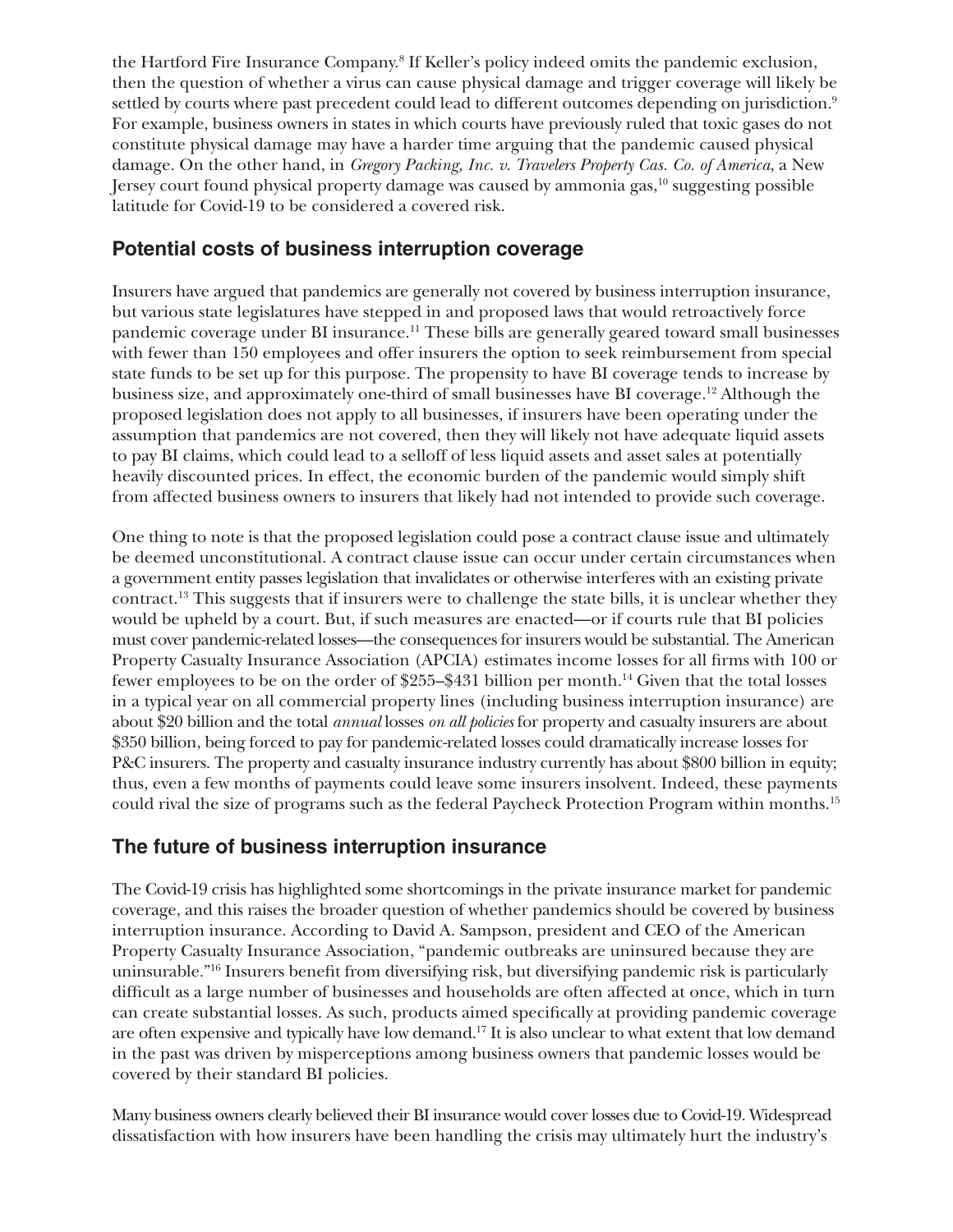bottom line through lowered demand for products. For example, in the UK, there are reports of unhappy business owners declining to purchase future BI coverage after having their Covid-19 claims turned down.18 Forgoing BI insurance is especially problematic if businesses are left exposed to risks, such as fire and theft, that would be covered. This also suggests that regardless of whether or not Covid-19 claims are ultimately covered by insurers, the crisis may have permanently altered the market for BI insurance.

### **Conclusion**

The role that BI insurance will play during the Covid-19 pandemic remains to be determined. Nonetheless, the crisis has brought to light a large gap between the coverage business owners believe they have and the coverage insurers are actually willing to provide. Moving beyond Covid-19, to insure against future pandemic risks, private insurers and government entities may need to consider new arrangements, such as the formation of partnerships, in order to balance the need for comprehensive coverage against the high cost to private insurers of covering an "uninsurable" risk.

#### **Notes**

- <sup>2</sup> More details available online, [https://www.cnbc.com/2020/04/20/insurers-are-denying-coronavirus-claims](https://www.cnbc.com/2020/04/20/insurers-are-denying-coronavirus-claims-restaurants-are-fighting-back.html)[restaurants-are-fighting-back.html](https://www.cnbc.com/2020/04/20/insurers-are-denying-coronavirus-claims-restaurants-are-fighting-back.html).
- <sup>3</sup> Other expenses can include operating expenses, a move to a temporary location, payroll (usually for a year), taxes, and loan payments.
- <sup>4</sup> More details available online,<https://www.baltimoresun.com/business/bs-bz-riot-insurance-20150501-story.html>.
- <sup>5</sup> More details available online,<https://www.cdc.gov/about/history/sars/timeline.htm>.
- <sup>6</sup> More details available online, [https://www.whiteandwilliams.com/resources-alerts-ISO-Excluded-Coronavirus-](https://www.whiteandwilliams.com/resources-alerts-ISO-Excluded-Coronavirus-Coverage-15-Years-Ago.html)[Coverage-15-Years-Ago.html.](https://www.whiteandwilliams.com/resources-alerts-ISO-Excluded-Coronavirus-Coverage-15-Years-Ago.html)
- <sup>7</sup> Available online, [https://www.nbcnews.com/think/opinion/](https://www.nbcnews.com/think/opinion/coronavirus-restaurant-closures-are-devastating-we-thought-we-had-insurance-ncna1184521) [coronavirus-restaurant-closures-are-devastating-we-thought-we-had-insurance-ncna1184521](https://www.nbcnews.com/think/opinion/coronavirus-restaurant-closures-are-devastating-we-thought-we-had-insurance-ncna1184521).
- <sup>8</sup> Details online, [https://www.insurancebusinessmag.com/us/news/hospitality/chef-thomas-keller-sues-insurer-over](https://www.insurancebusinessmag.com/us/news/hospitality/chef-thomas-keller-sues-insurer-over-coronavirus-business-interruption-claims-218397.aspx)[coronavirus-business-interruption-claims-218397.aspx](https://www.insurancebusinessmag.com/us/news/hospitality/chef-thomas-keller-sues-insurer-over-coronavirus-business-interruption-claims-218397.aspx).
- <sup>9</sup> Details online, [https://www.businessinsurance.com/article/20200414/NEWS06/912334019/](https://www.businessinsurance.com/article/20200414/NEWS06/912334019/Legal-experts-prepare-for-battles-over-business-interruption-cover-COVID-19-coro) [Legal-experts-prepare-for-battles-over-business-interruption-cover-COVID-19-coro](https://www.businessinsurance.com/article/20200414/NEWS06/912334019/Legal-experts-prepare-for-battles-over-business-interruption-cover-COVID-19-coro).
- 10Details online, [https://www.businessinsurance.com/article/20200316/NEWS06/912333554/](https://www.businessinsurance.com/article/20200316/NEWS06/912333554/Coronavirus-coverage-tied-to-physical-damage-definition-Experts) [Coronavirus-coverage-tied-to-physical-damage-definition-Experts](https://www.businessinsurance.com/article/20200316/NEWS06/912333554/Coronavirus-coverage-tied-to-physical-damage-definition-Experts).
- <sup>11</sup>More detailed information on state proposals available online, [https://www.natlawreview.com/article/](https://www.natlawreview.com/article/covid-19-states-attempt-to-shift-economic-burden-to-insurance-industry-new) [covid-19-states-attempt-to-shift-economic-burden-to-insurance-industry-new](https://www.natlawreview.com/article/covid-19-states-attempt-to-shift-economic-burden-to-insurance-industry-new).
- 12Details online, [https://money.usnews.com/money/personal-finance/saving-and-budgeting/articles/](https://money.usnews.com/money/personal-finance/saving-and-budgeting/articles/what-is-business-interruption-insurance) [what-is-business-interruption-insurance](https://money.usnews.com/money/personal-finance/saving-and-budgeting/articles/what-is-business-interruption-insurance).
- 13Details online, [https://www.law.cornell.edu/constitution-conan/article-1/section-10/clause-1.](https://www.law.cornell.edu/constitution-conan/article-1/section-10/clause-1)
- 14More details online, [http://www.pciaa.net/pciwebsite/cms/content/viewpage?sitePageId=60052.](http://www.pciaa.net/pciwebsite/cms/content/viewpage?sitePageId=60052) Note that the estimate applies to the U.S., whereas insurers would only pay losses in states that pass laws to retroactively cover pandemic losses. States with proposed legislation comprise roughly 20% of total commercial property insurance premiums in the U.S.
- 15More information on the Paycheck Protection Program available online, [https://home.treasury.gov/system/](https://home.treasury.gov/system/files/136/PPP--Fact-Sheet.pdf) files/136/PPP-Fact-Sheet.pdf.
- 16See online, [http://www.pciaa.net/pciwebsite/cms/content/viewpage?sitePageId=60052.](http://www.pciaa.net/pciwebsite/cms/content/viewpage?sitePageId=60052)

<sup>1</sup> More details available online, [https://www.washingtonpost.com/business/2020/04/22/](https://www.washingtonpost.com/business/2020/04/22/businesses-insurance-coverage-coronavirus/) [businesses-insurance-coverage-coronavirus/.](https://www.washingtonpost.com/business/2020/04/22/businesses-insurance-coverage-coronavirus/)